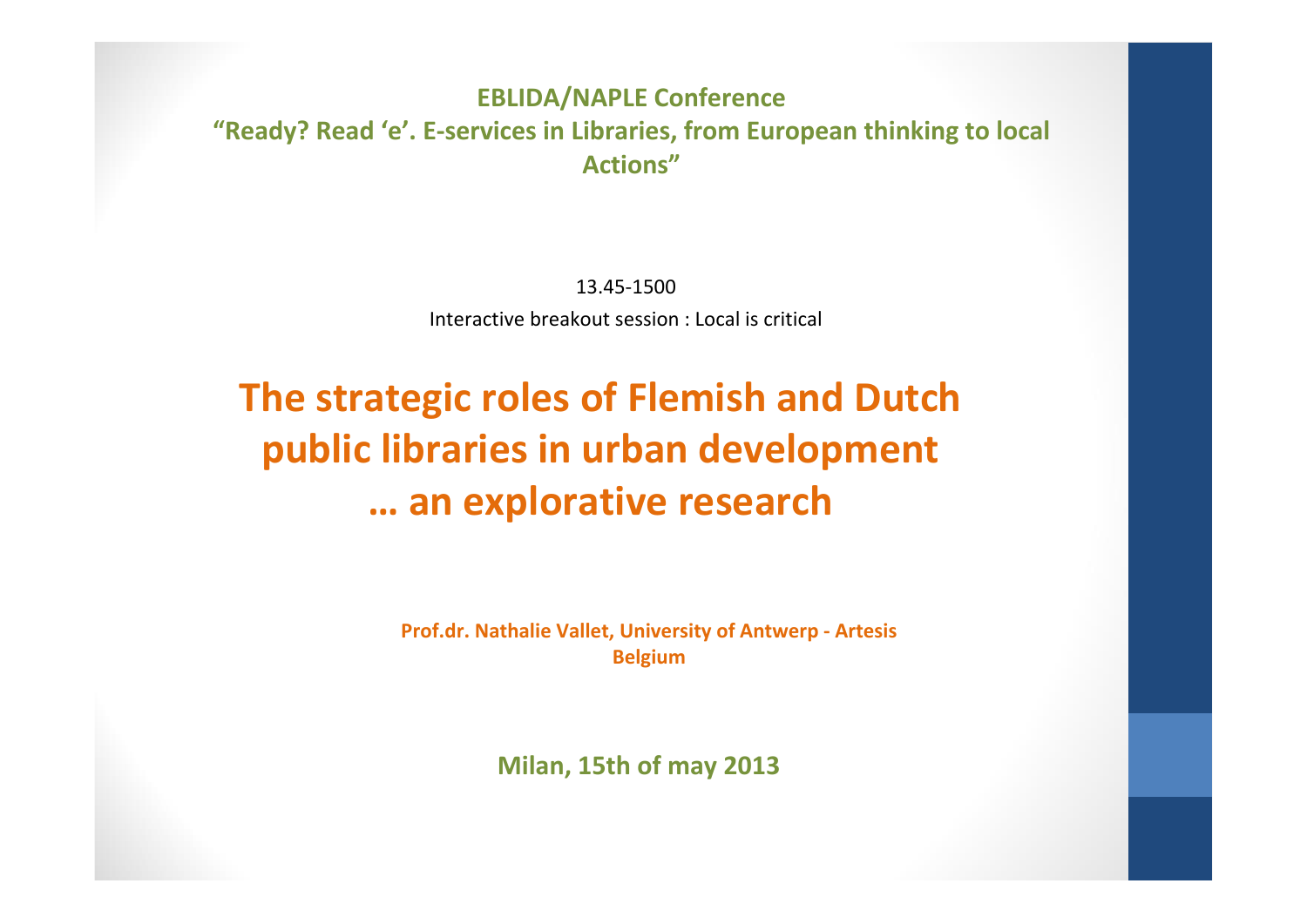**1. Introduction**



… Critical <sup>=</sup> explicit embeddedness of <sup>e</sup>‐services in PL strategy for urban development

\*\* The research results of an **explorative research project** realized in **5 Flemish** and **4 Dutch Public libraries** involved in urban innovation projects (2009‐2010) … <sup>a</sup> new research project in 12 small and medium sized Flemish PL (2013‐2015) … <sup>a</sup> European research project ?!

## **2. Input break‐out session**

Identification strategic roles <sup>=</sup> **future challenges** and **core functions** of PL in an **urban setting** and associated fundamental and identity‐related **policy issues**: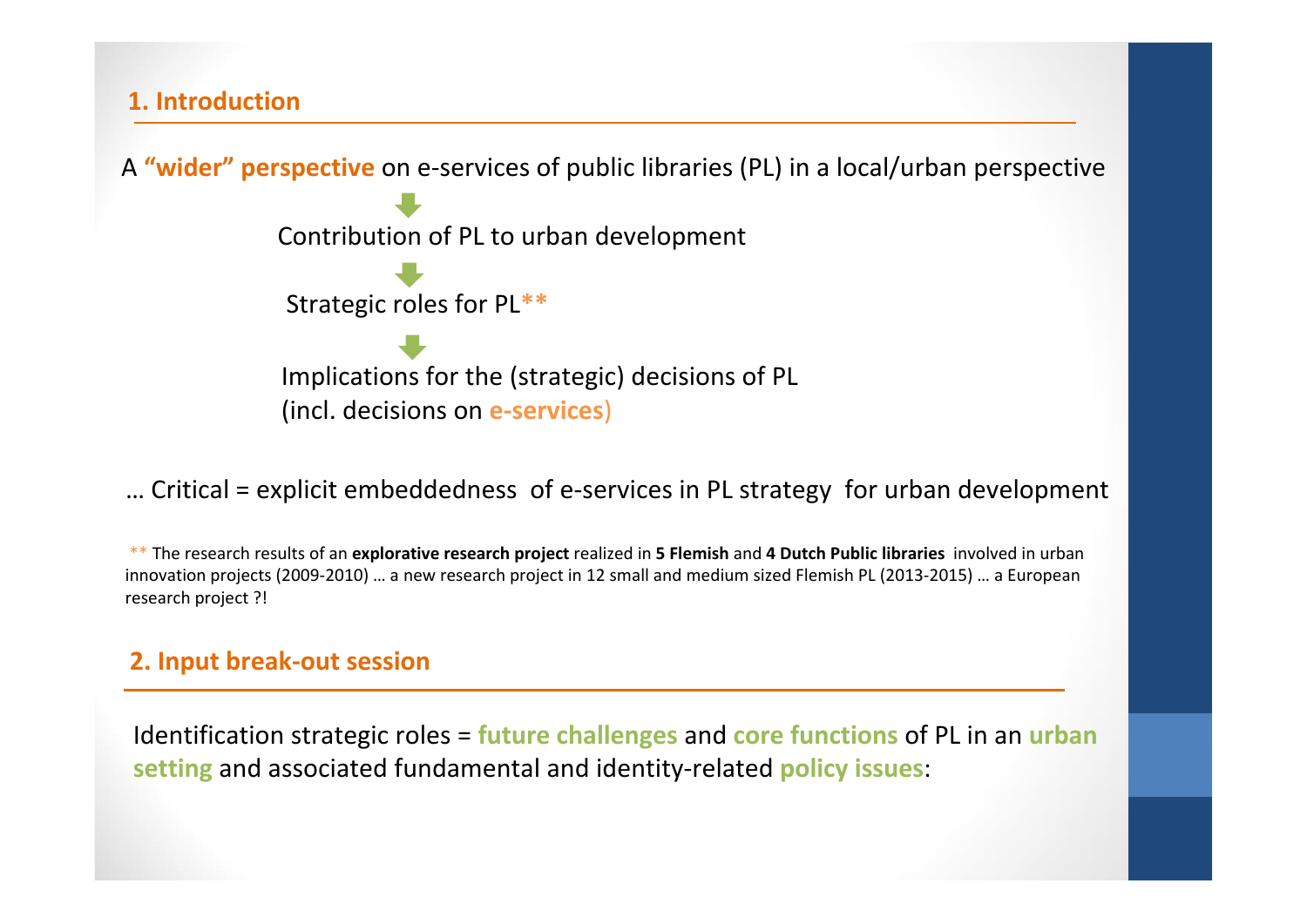Open and modern centers of information dissemination, knowledge development, cultural participation and social interaction (city forum)

(1) Location

(2) Architectural design

(3) Infrastructural facilities (incl. ICT)

(4) Collection **(incl. digital collection)**

(5) Public services or activities beside "lending books" (incl. +/‐ <sup>e</sup>‐services)

(6) Necessary staff competences

(7) Historical evolution PL

(8) Partners

(9) Special policy domains (e.g. finance, communication, organization, …)

**1 generic strategic role** and **3 specific strategic roles** … combined !

The **generic strategic** role (\* … implications for <sup>e</sup>‐services ?):

(1) Open architectural design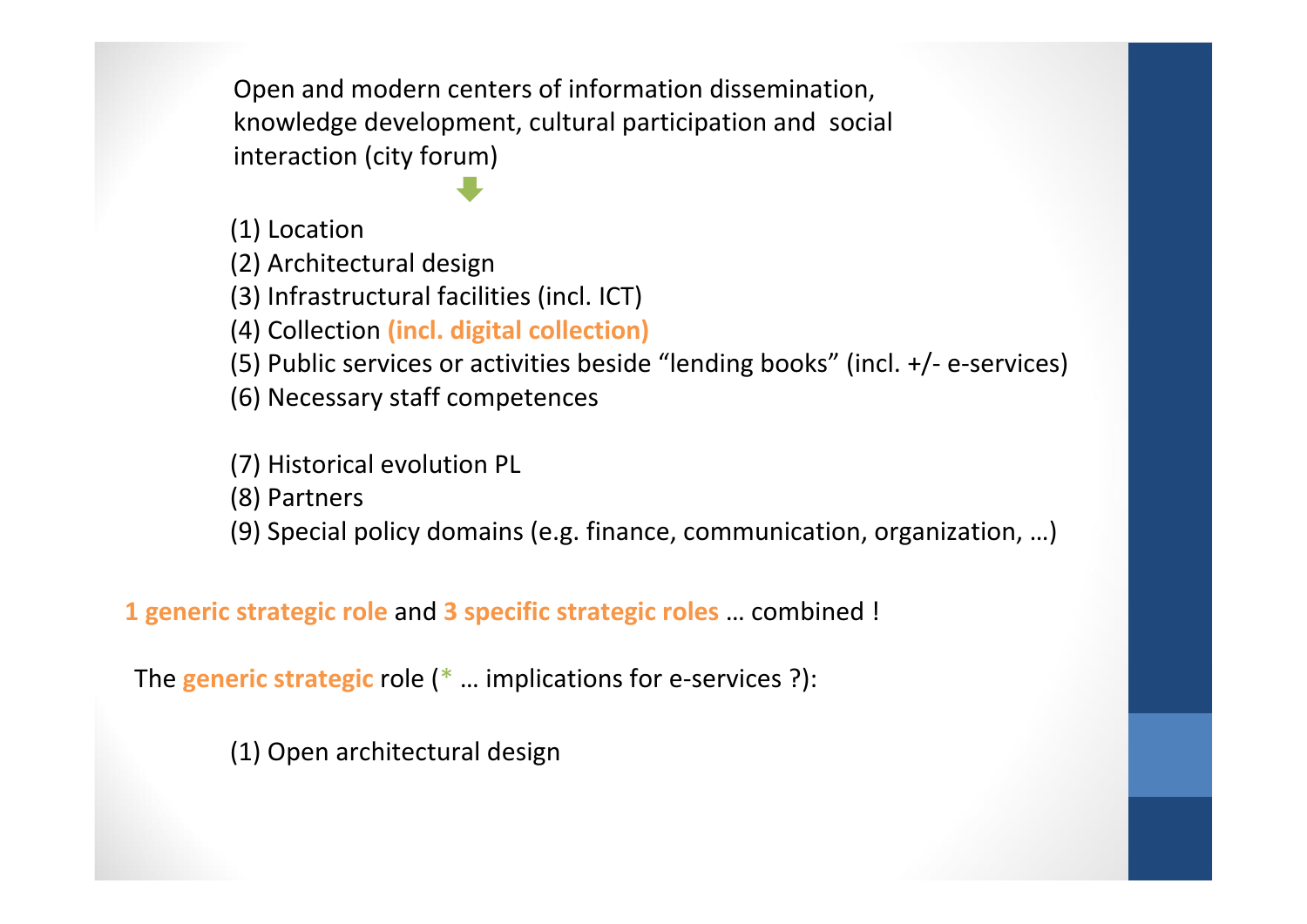- (2) Flexible library zones (changeable and adjustable walls and furniture) Market‐wise/lively/easy accessible areas <sup>+</sup> intimate/quiet areas Digital equipment and facilities (e.g. PC's, digital databases and new media)**\***
- (3) Variety of information carriers (e.g. books, journals, CD‐Roms)**\*** Variety of information/knowledge topics (e.g. education, literature, leisure)

Variety of audiences (in age, physical condition, social position, language competences) **\***

… democratic distribution of information and power !

- (4) Intermediate platform services (PL at the disposal of individual and/or collective third parties**\*** Educational services (e.g. languages, ICT, social skills) **\***
- (5) Different phases of development **\***
- (6) Complex and heterogeneous set of actors with different interests and preferences**\***
- (7) Financial management, project management, participation management, strategic management and organisation management**\***